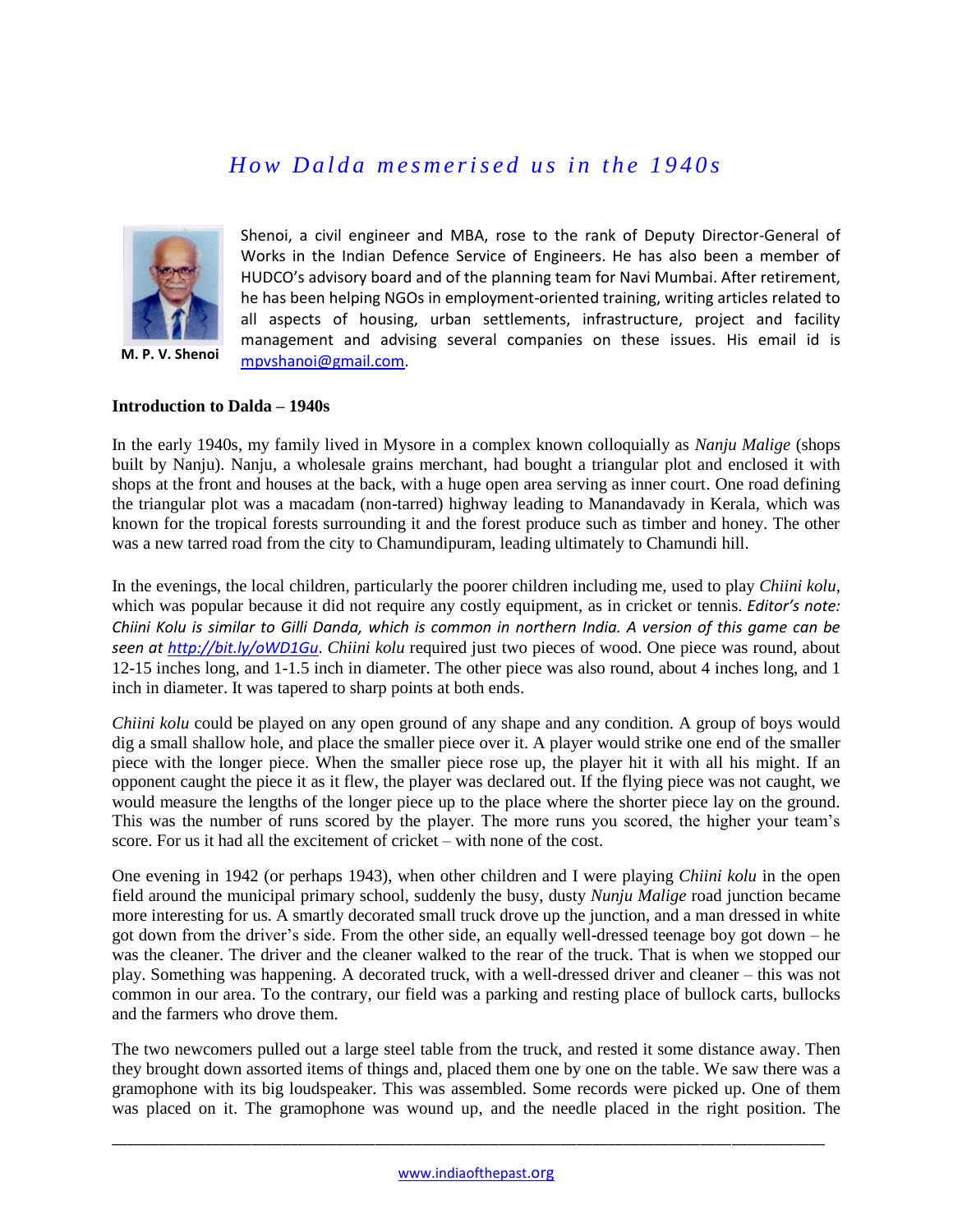instrument started playing the latest movie song. Now, there was no way we could go back to playing *Chiini kolu*. There was too much going on near the truck and we sure were not going to miss it.

As we crowded around the truck, the driver person assembled a primus stove. One of the older boys in our group went round the truck, and read out loudly what was written on it. It was something like, "Miracle magic ghee, golden, grainy no odour, better taste, Dalda vanaspati, made from vegetable oil, makes delicious eatable." It ended in bold letters – Lever Brothers. It did not make any sense to us. But none of us made any move to go back to play.

The cleaner set a Dalda tin and containers filled with *besun* flour, some vegetables, onions, coriander, etc., around the stove. He chopped the onions, cut the vegetables into small pieces, mixed them into the *besun*, and added coriander to the mix. Then the two of them stopped working – they just stood by, waiting. As the wait became longer, we were all becoming impatient. Then a *chotte* (colloquial word for Anglo–Indian) arrived on a motorcycle with an assistant. Both got down and inspected the arrangements. A crowd gathered – something was surely going to happen now.

And it did.

The *chotte* gave an order. Right away, the driver of the truck placed a frying pan on the stove, put some Dalda into the pan, and lit the stove. Within minutes, he began making *pakoras* and frying them in Dalda. Once the *pakoras* were ready, the *chotte* spoke in Kannada, "This is a new kind of ghee. It does not smell like the oil you use. It makes an excellent frying medium. Things fried in Dalda do not have a smelly taste – they taste just like fried in ghee. Taste and see for yourselves." The *pakoras* were distributed among us boys. We ate them eagerly. For sure, they did not smell like the foodstuff fried in unrefined groundnut oil, which was the frying medium in most of our houses, mostly obtained from traditional oil sellers running bullock driven wooden extractors.

A small group of elders also gathered. The *chotte* repeated what he had said earlier. He added that Dalda costs as much as oil only – less than ghee. But, things fried in Dalda were as good as those made with ghee were. The crowd ate the remaining *pakoras* and *Bajjis*.

I told my mother about this incident when I went back home. She was interested and told me to bring some samples next time if the Dalda people came again. Our family had an unusual problem with frying oil. My family had migrated to Mysore from South Kanara where cooking medium was coconut oil. The cooking medium in Mysore was mainly groundnut oil and to some extent sesame oil, both of which were not to her taste. But getting good coconut oil in Mysore was difficult and expensive. So, she was searching for an affordable, tasty alternative to groundnut oil.

A week later, the Dalda group returned with a couple of more hands. This time they had brought a saxophone player. Two of them sang a song, praising the quality of Dalda, calling it a new cooking medium, which gave extraordinary taste and new wholly refreshing experience of both cooking and eating. I remember the theme lines, repeated at the end of each stanza, of the song were:

*Dharani yolage namma jayavu Dalda vanspati yu*

(In the world the victory is ours That is of Dalda vanaspati)

I remember only fragments of the stanzas - they were something like:

*Ruchi ruchi pakora, sihi sihi kajjaya Nentara mechige adipaya, etc., etc.*

\_\_\_\_\_\_\_\_\_\_\_\_\_\_\_\_\_\_\_\_\_\_\_\_\_\_\_\_\_\_\_\_\_\_\_\_\_\_\_\_\_\_\_\_\_\_\_\_\_\_\_\_\_\_\_\_\_\_\_\_\_\_\_\_\_\_\_\_\_\_\_\_\_\_\_\_\_\_\_\_\_\_\_\_\_\_\_\_\_2